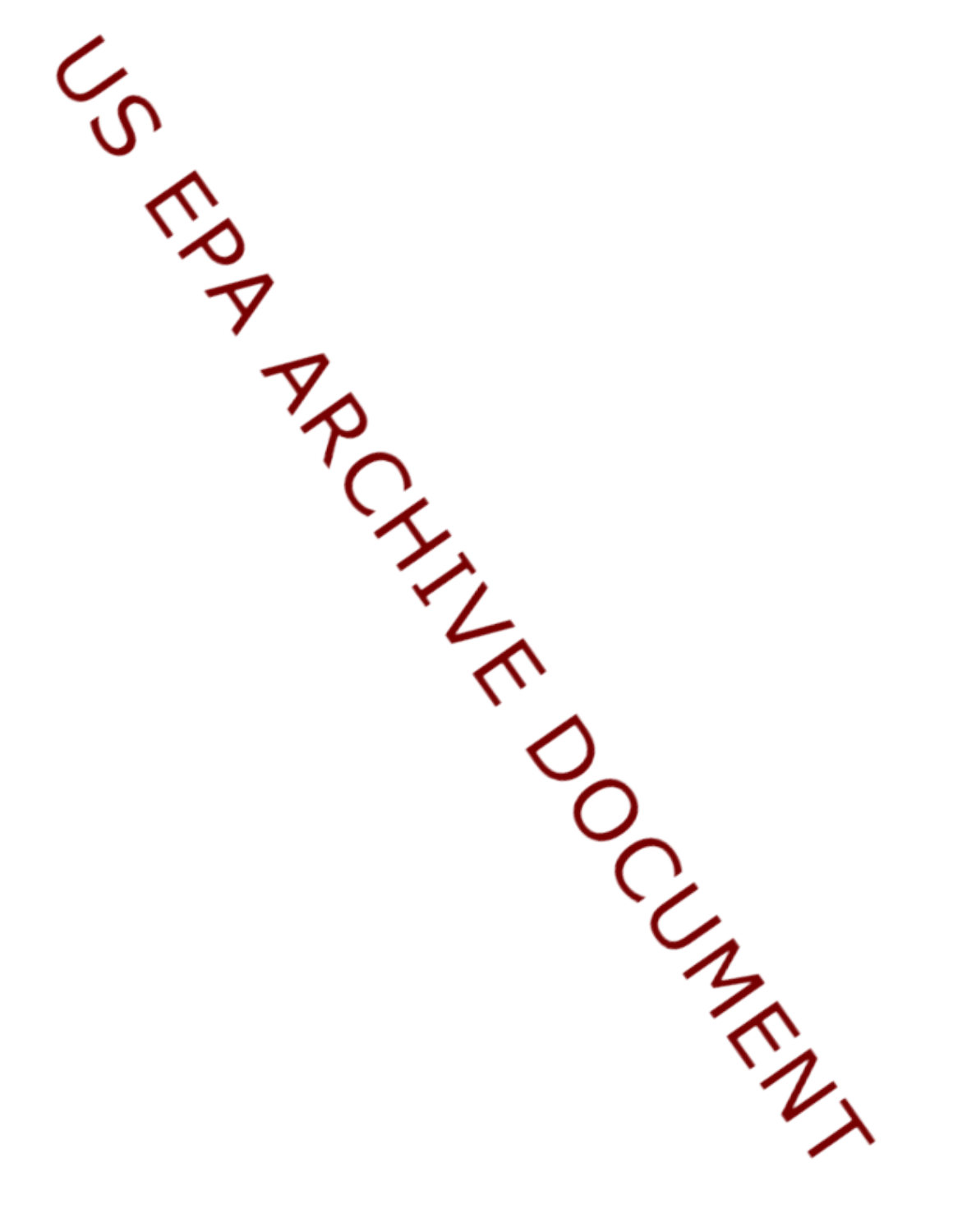### **THE ENVIRONMENTAL TECHNOLOGY VERIFICATION PROGRAM**





# **ETV Joint Verification Statement**

| <b>TECHNOLOGY TYPE: Enzymatic Test Kit</b> |                                                                                                                    |                                                     |  |
|--------------------------------------------|--------------------------------------------------------------------------------------------------------------------|-----------------------------------------------------|--|
| <b>APPLICATION:</b>                        | <b>Detecting Chemical Agents, Carbamate Pesticides, and</b><br><b>Organophosphate Pesticides in Drinking Water</b> |                                                     |  |
| <b>TECHNOLOGY</b><br><b>NAME:</b>          | Neuro-IQ Tox Test Kit <sup>™</sup>                                                                                 |                                                     |  |
| <b>COMPANY:</b>                            | <b>Aqua Survey, Inc.</b>                                                                                           |                                                     |  |
| <b>ADDRESS:</b>                            | 469 Point Breeze Road<br>Flemington, NJ 08822                                                                      | PHONE: (908) 788-8700<br>$(908) 788 - 9165$<br>FAX: |  |
| <b>WEB SITE:</b><br>$E\text{-}{MAIL$ :     | www.aquasurvey.com<br>hayes@aquasurvey.com                                                                         |                                                     |  |

The U.S. Environmental Protection Agency (EPA) has established the Environmental Technology Verification (ETV) Program to facilitate the deployment of innovative or improved environmental technologies through performance verification and dissemination of information. The goal of the ETV Program is to further environmental protection by accelerating the acceptance and use of improved and cost-effective technologies. ETV seeks to achieve this goal by providing high-quality, peer-reviewed data on technology performance to those involved in the design, distribution, financing, permitting, purchase, and use of environmental technologies. Information and ETV documents are available at www.epa.gov/etv.

ETV works in partnership with recognized standards and testing organizations, with stakeholder groups (consisting of buyers, vendor organizations, and permitters), and with individual technology developers. The program evaluates the performance of innovative technologies by developing test plans that are responsive to the needs of stakeholders, conducting field or laboratory tests (as appropriate), collecting and analyzing data, and preparing peer-reviewed reports. All evaluations are conducted in accordance with rigorous quality assurance (QA) protocols to ensure that data of known and adequate quality are generated and that the results are defensible.

The Advanced Monitoring Systems (AMS) Center, one of six technology areas under ETV, is operated by Battelle in cooperation with EPA's National Exposure Research Laboratory. The AMS Center evaluated the performance of the Aqua Survey's Neuro-IQ Tox Test Kit™. This verification statement provides a summary of the test results.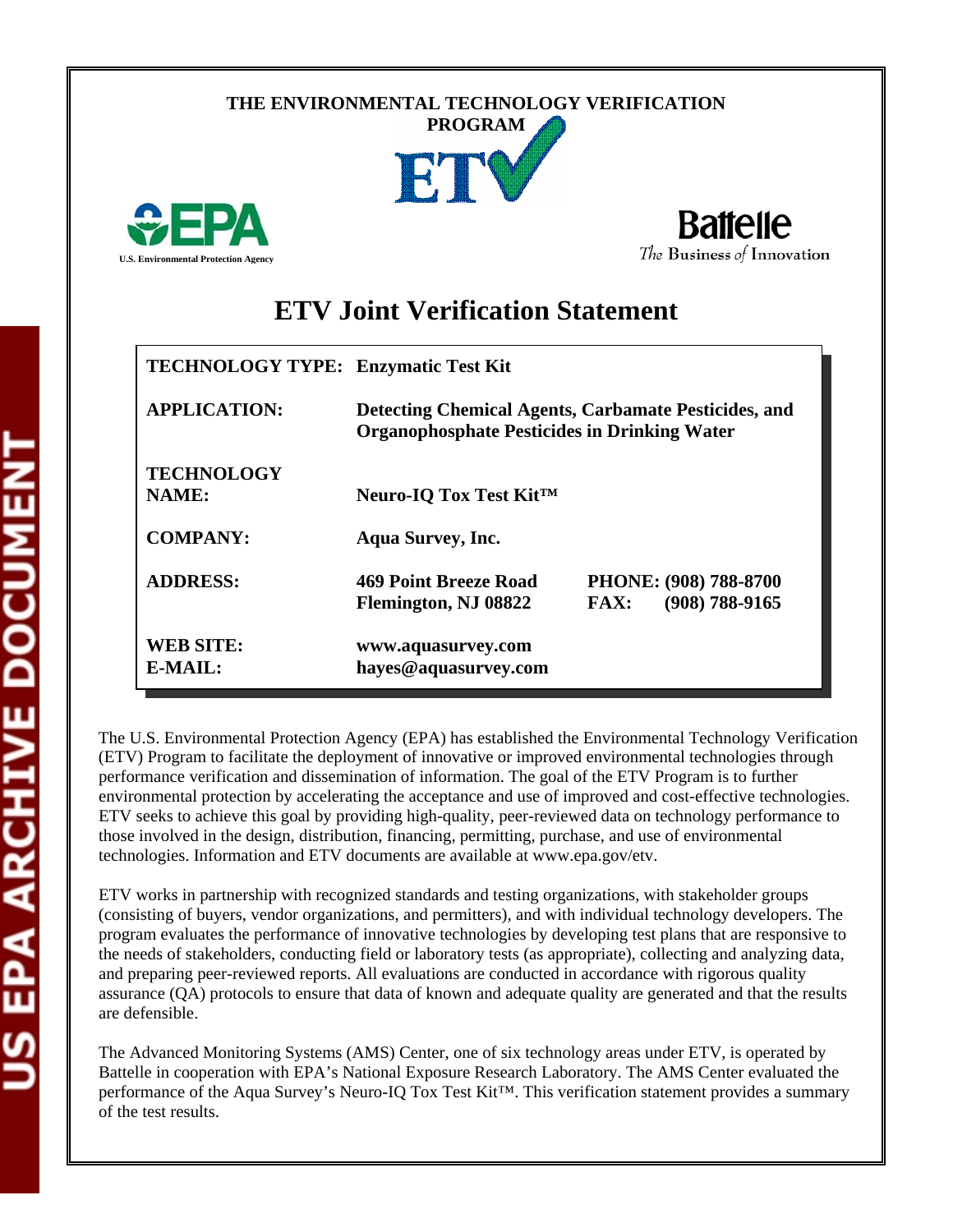#### **VERIFICATION TEST DESCRIPTION**

The objective of this verification test was to evaluate the ability of the Neuro-IQ Tox Test Kit™ to detect chemical agents, carbamate pesticides, and organophosphate (OP) pesticides in drinking water (DW). This verification test assessed the performance of the Neuro-IQ Tox Test Kit™ relative to accuracy; false positive and negative rates; precision; potential matrix and interference effects; and various operational factors including operator observations, ease of use, and sample throughput from both a technical and non-technical operators' perspective. The Neuro-IQ Tox Test Kit™ was evaluated using VX, sarin (GB), and soman (GD) (chemical agents); aldicarb (carbamate pesticide); and dicrotophos (OP pesticide) in performance test (PT) and DW samples. Quality Control (QC) samples were also included as part of the test matrix to ensure the integrity of the test. PT samples included individual contaminants spiked into American Society for Testing and Materials (ASTM) Type II deionized (DI) water at five different concentrations: the lethal dose concentration for each contaminant, along with dilutions at approximately 10, 100, 1,000, and 10,000 times less than the lethal dose. PT samples also included potential interferent samples containing a single concentration (10 times less than the lethal dose) of the contaminant of interest in the presence of calcium (Ca) and magnesium (Mg) spiked into ASTM Type II DI water, and humic and fulvic acids spiked into ASTM Type II DI water. Each interferent mixture was prepared at two concentration levels: near the upper limit of what would be expected in drinking water (250 milligrams per liter (mg/L) total concentration for Ca and Mg, 5 mg/L total concentration for humic and fulvic acids) and at a mid-low range of what would be expected (50 mg/L total concentration for Ca and Mg, 1 mg/L total concentration for humic and fulvic acids). Interferent PT samples were also analyzed without the addition of any contaminant. DW samples consisted of chlorinated filtered surface water, chlorinated unfiltered surface water, chlorinated filtered groundwater, and chloraminated filtered surface water collected from four geographically distributed municipal water sources (OH, NY, FL, and CA, respectively). DW samples were analyzed before adding any contaminant and after fortification with each individual contaminant at 10 times less than the lethal dose of that contaminant. All DW samples were dechlorinated prior to use. QC samples included method blank (MB) samples and control water samples, as prescribed by the Neuro-IQ Tox Test Kit™ protocol. All samples were tested in triplicate.

The lethal dose of each contaminant was determined by calculating the concentration at which 250 milliliters (mL) of water is likely to cause the death of a 70-kilogram (kg) person based on human oral  $LD_{50}$  (lethal dose for half of the test subjects) data. Human oral  $LD_{50}$  data were not available for aldicarb, so rat oral  $LD_{50}$  data were used instead. Lethal dose values are provided in the contaminant results tables below. Samples were tested blindly by Battelle technical operators who were trained by the vendor in the use of the Neuro-IQ Tox Test Kit™. Contaminants were tested individually, and stock solutions of each contaminant were prepared separately in ASTM Type II DI water. To minimize the loss of analytes to hydrolysis, contaminant stock solutions prepared in DI water were made on a daily basis. In some cases, reference solutions were prepared in ASTM Type II DI water using the stock solutions to prepare the test samples. In other cases, the actual stock solutions were submitted for concentration confirmation by the respective reference analysis.

A subset of the samples was also tested by a non-technical operator using the Neuro-IQ Tox Test Kit™. The non-technical operator was someone with little to no laboratory experience who would be representative of a first responder. For this test, the non-technical operator was a State of Ohio certified firefighter with Hazardous Waste Operations and Emergency Response (HAZWOPER) training. The non-technical operator was trained in the use of the Neuro-IQ Tox Test Kit™ by another Battelle staff person who was trained by the vendor. Only MB samples and non-toxic control samples were analyzed as part of the operational factors assessment. As the Neuro-IQ Tox Test Kit™ may be used by first-responders, its performance was evaluated under simulated first-response conditions by having the operator dressed in a Level B protective suit, neoprene latex gloves, boots, and a self-contained breathing apparatus (SCBA). The operator had prior experience working in personal protective equipment (PPE). One set of MB samples was also tested without the use of PPE. Ease of use from the perspective of the operator was documented both with and without the PPE.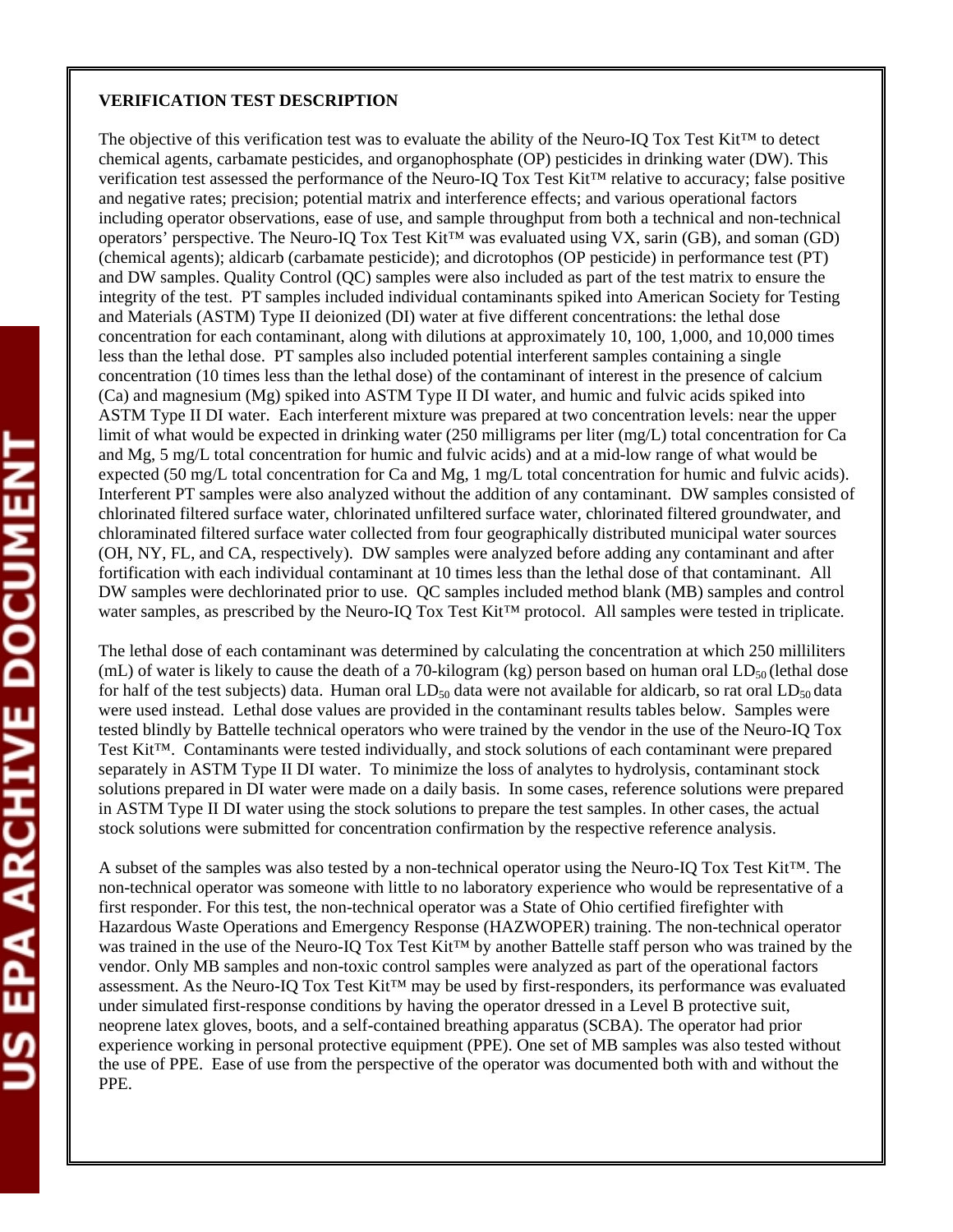QA oversight of verification testing was provided by Battelle and EPA. Battelle QA staff conducted a technical systems audit, a performance evaluation audit, and a data quality audit of 10% of the test data. Testing was conducted from November 2005 through February 2006. This verification statement, the full report on which it is based, and the test/QA plan for this verification test are all available at www.epa.gov/etv/centers/center1.html.

### **TECHNOLOGY DESCRIPTION**

The following description of the Neuro-IQ Tox Test Kit™ is based on information provided by the vendor. This technology description was not verified in this test.

The Neuro-IQ Tox Test Kit™ tests water supplies for the presence of contaminants in drinking water in sufficient concentrations to cause harm to humans. The Neuro-IO-Tox Test Kit™ is acetocholine/cholinesterase based and detects contaminants of interest by interrupting an enzymatic reaction. The presence or absence of contaminants at significant concentrations is predicted by adding two reagents to water samples and measuring the drop in pH after three minutes. This test is generally performed in replicates of up to four. If the pH of the test samples is higher  $(\geq 0.2$  pH units) than the control water sample's threeminute pH reading, this indicates the possible presence of a significant threat contaminant concentration.

The test can be conducted by a technician with basic laboratory skills. Data are recorded on a scorecard provided with the kit.

Enough reagent is provided with the Neuro-IQ Tox Test Kit™ to assay up to 400 test water samples. The Neuro-IQ-Tox Test Kit™ retails for \$300.

### **VERIFICATION RESULTS**

To allow for testing of all of the samples prescribed for this verification test, differences in pH were calculated on a sample by sample basis. In addition, three samples were tested with each control water sample since each type of sample need only to be tested in triplicate for this verification test. These changes were recommended by the vendor.

Only qualitative (positive, negative) results were used to calculate the parameters presented in the following tables for the Neuro-IQ Tox Test Kit™. Qualitative results were determined based on the difference between the control water pH value and the sample pH value. If the sample pH value was  $\geq 0.2$  pH units above the control water's pH value, then the sample was concluded to be a positive result, indicating the presence of the contaminant in the sample. If the test sample pH value was < 0.2 pH units above the control water's pH value, then a negative result was recorded for that sample.

Accuracy was assessed by evaluating how often the Neuro-IQ Tox Test Kit™ result was positive in the presence of a concentration above the limit of detection (LOD). Contaminant-only PT samples were used for this analysis. LODs were not available for any of the contaminants tested in this verification test. Thus, all analyzed contaminant-only PT samples greater than the concentration level where consistent negative results were obtained were used for accuracy calculations. This level was defined at 1.4 mg/L for dicrotophos. Results for VX, GB, GD, and aldicarb were not consistently negative at any level; thus, all analyzed PT samples were included in the accuracy calculations.

A false positive response was defined as a response indicating the presence of a contaminant when the PT interferent or DW sample was not spiked with contaminant. A false negative response was defined as a response indicating the absence of a contaminant when the sample was spiked with a contaminant at a concentration greater than the Neuro-IQ Tox Test Kit™'s LOD or consistent negative response level, as defined above. Spiked PT (contaminant and interferent) samples and spiked DW samples were included in the analysis.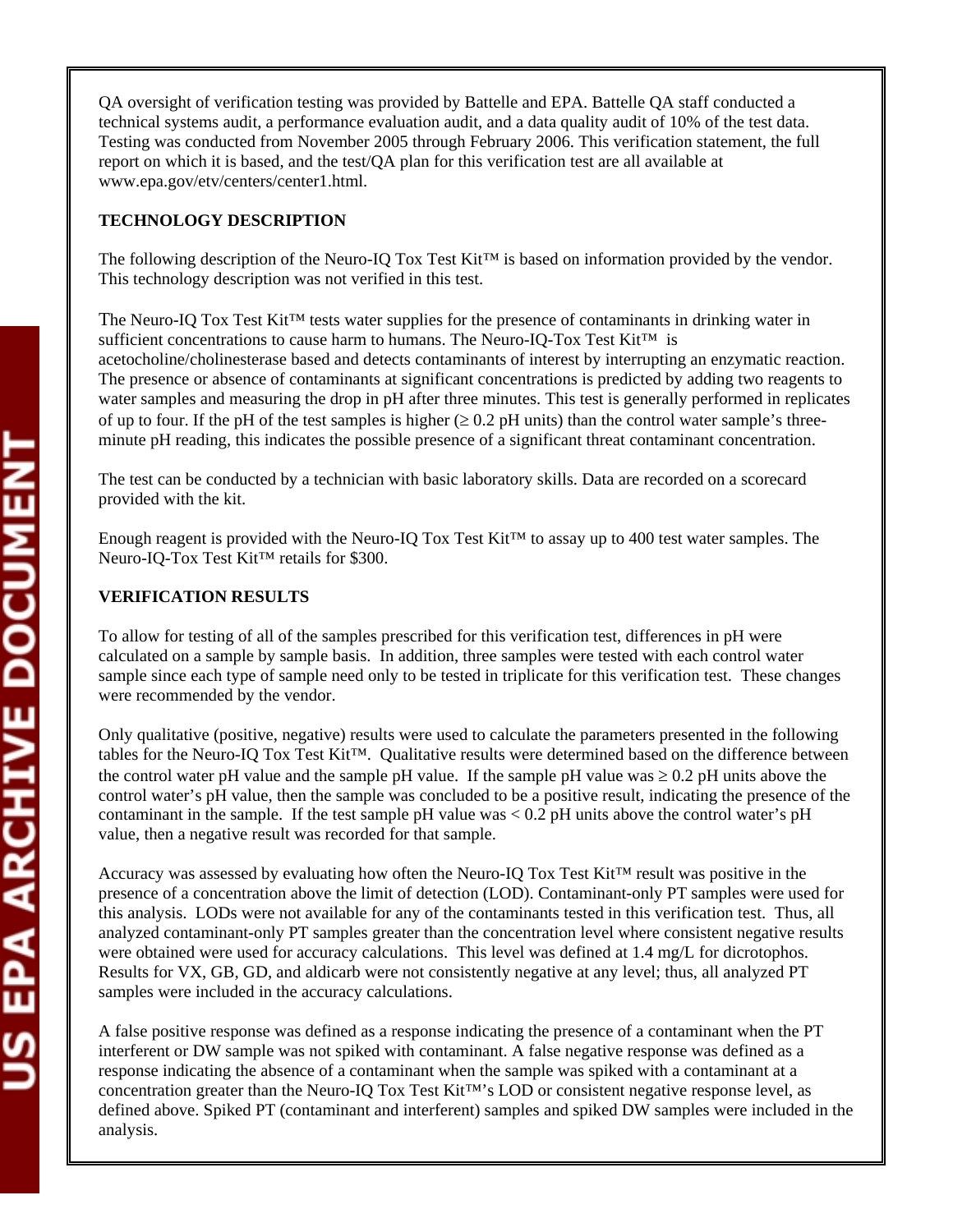The precision of three replicates of each sample set was assessed by calculating the overall number of consistent responses for all the sample sets. Operational aspects of the Neuro-IQ Tox Test Kit™'s performance such as ease of use and sample throughput were evaluated through observations made during testing. Also addressed were qualitative observations of the verification staff from both the technical and nontechnical operators' perspective.

## **VX Summary Table**

| <b>Parameter</b>          |                                                                 | <b>VX</b><br>Concentration                                      | <b>Number</b><br><b>Detected/Number</b><br>of Samples                                                                                                                                                                                                                                                                                                 |  |
|---------------------------|-----------------------------------------------------------------|-----------------------------------------------------------------|-------------------------------------------------------------------------------------------------------------------------------------------------------------------------------------------------------------------------------------------------------------------------------------------------------------------------------------------------------|--|
|                           |                                                                 | 2.1 mg/L $^{(a)}$                                               | 3/3                                                                                                                                                                                                                                                                                                                                                   |  |
| Contaminant-              |                                                                 | $0.21 \text{ mg/L}$                                             | 3/3                                                                                                                                                                                                                                                                                                                                                   |  |
|                           |                                                                 | $0.021$ mg/L                                                    | 3/3                                                                                                                                                                                                                                                                                                                                                   |  |
|                           |                                                                 | $0.0021$ mg/L                                                   | 3/3                                                                                                                                                                                                                                                                                                                                                   |  |
|                           |                                                                 | $0.00021$ mg/L                                                  | 3/3                                                                                                                                                                                                                                                                                                                                                   |  |
| Interferent PT<br>Samples | Humic and Fulvic<br>Acids                                       | $0.21 \text{ mg/L}$                                             | 6/6                                                                                                                                                                                                                                                                                                                                                   |  |
|                           | Ca and Mg                                                       | $0.21$ mg/L                                                     | 5/6                                                                                                                                                                                                                                                                                                                                                   |  |
| DW Samples                | <b>DW</b>                                                       | $0.21$ mg/L                                                     | 12/12                                                                                                                                                                                                                                                                                                                                                 |  |
| Accuracy                  |                                                                 | 100% (15 out of 15) of the contaminant-only PT samples were     |                                                                                                                                                                                                                                                                                                                                                       |  |
|                           |                                                                 | positive.                                                       |                                                                                                                                                                                                                                                                                                                                                       |  |
| <b>False Positives</b>    |                                                                 | Thirteen false positive responses were obtained. Seven positive |                                                                                                                                                                                                                                                                                                                                                       |  |
|                           |                                                                 | responses were found across unspiked 1 mg/L and 5 mg/L humic    |                                                                                                                                                                                                                                                                                                                                                       |  |
|                           | and fulvic acids as well as unspiked 50 mg/L Ca and Mg samples. |                                                                 |                                                                                                                                                                                                                                                                                                                                                       |  |
|                           |                                                                 |                                                                 |                                                                                                                                                                                                                                                                                                                                                       |  |
|                           |                                                                 |                                                                 |                                                                                                                                                                                                                                                                                                                                                       |  |
| <b>False Negatives</b>    |                                                                 |                                                                 |                                                                                                                                                                                                                                                                                                                                                       |  |
|                           |                                                                 |                                                                 |                                                                                                                                                                                                                                                                                                                                                       |  |
|                           |                                                                 |                                                                 |                                                                                                                                                                                                                                                                                                                                                       |  |
| Precision                 |                                                                 |                                                                 |                                                                                                                                                                                                                                                                                                                                                       |  |
|                           | Only PT<br><b>Samples</b>                                       | <b>Matrix</b><br>DI Water<br>results.                           | All six replicates for unspiked OH and FL DW yielded positive<br>One false negative result was obtained for spiked PT and DW<br>samples. One replicate of the spiked 250 mg/L Ca and Mg samples<br>returned a negative result.<br>90% (19 out of 21) of the sample sets showed consistent results<br>among the individual replicates within that set. |  |

(a) Lethal dose.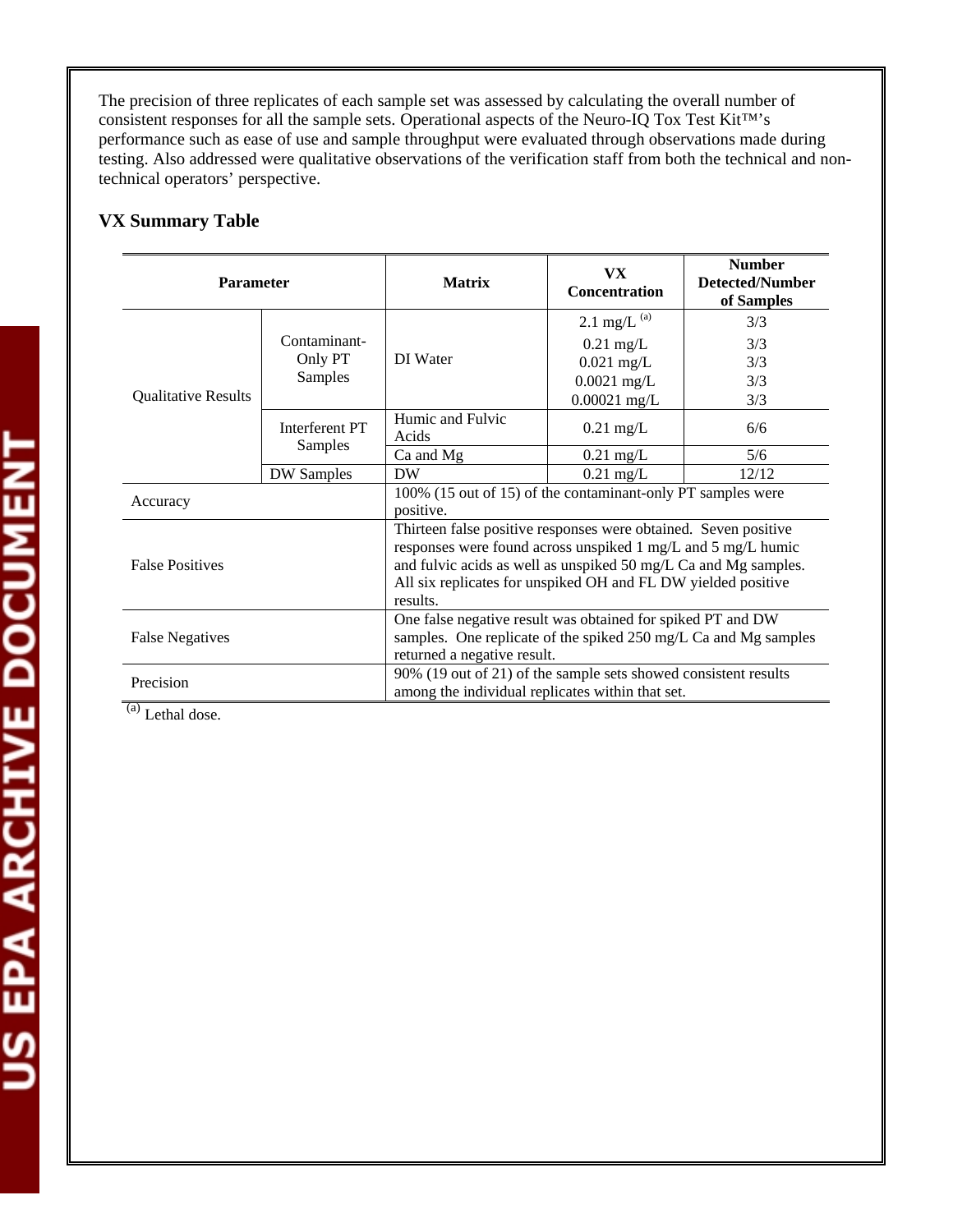## **GB Summary Table**

| <b>Parameter</b>       |                           | <b>Matrix</b>                                                                                                                                                                                                                                                                   | <b>GB</b><br>Concentration | <b>Number</b><br><b>Detected/Number</b><br>of Samples |
|------------------------|---------------------------|---------------------------------------------------------------------------------------------------------------------------------------------------------------------------------------------------------------------------------------------------------------------------------|----------------------------|-------------------------------------------------------|
|                        | Contaminant-              |                                                                                                                                                                                                                                                                                 | $20 \text{ mg/L}^{(a)}$    | 2/3                                                   |
|                        |                           |                                                                                                                                                                                                                                                                                 | $2.0 \text{ mg/L}$         | 3/3                                                   |
|                        | Only PT                   | DI Water                                                                                                                                                                                                                                                                        | $0.20$ mg/L                | 3/3                                                   |
|                        | <b>Samples</b>            |                                                                                                                                                                                                                                                                                 | $0.020$ mg/L               | 3/3                                                   |
| Qualitative Results    |                           |                                                                                                                                                                                                                                                                                 | $0.0020$ mg/L              | 3/3                                                   |
|                        | Interferent PT<br>Samples | Humic and Fulvic<br>Acids                                                                                                                                                                                                                                                       | $2.0 \text{ mg/L}$         | 6/6                                                   |
|                        |                           | Ca and Mg                                                                                                                                                                                                                                                                       | $2.0 \text{ mg/L}$         | 6/6                                                   |
|                        | <b>DW Samples</b>         | <b>DW</b>                                                                                                                                                                                                                                                                       | $2.0$ mg/L                 | 12/12                                                 |
| Accuracy               |                           | 93% (14 out of 15) of the contaminant-only PT samples were<br>positive.                                                                                                                                                                                                         |                            |                                                       |
| <b>False Positives</b> |                           | Thirteen false positive responses were obtained. Seven positive<br>responses were found across unspiked 1 mg/L and 5 mg/L humic<br>and fulvic acids as well as unspiked 50 mg/L Ca and Mg samples.<br>All six replicates for unspiked OH and FL DW yielded positive<br>results. |                            |                                                       |
| <b>False Negatives</b> |                           | One false negative result was obtained for spiked PT and DW<br>samples. One replicate of the spiked DI water samples at the lethal<br>dose returned a negative result.                                                                                                          |                            |                                                       |
| Precision              |                           | 90% (19 out of 21) of the sample sets showed consistent results<br>among the individual replicates within that set.                                                                                                                                                             |                            |                                                       |

(a) Lethal dose.

## **GD Summary Table**

| <b>Parameter</b>       |                                  | <b>Matrix</b>                                                                                                                                                                                                                                                                   | <b>GD</b><br>Concentration | <b>Number</b><br><b>Detected/Number</b><br>of Samples |
|------------------------|----------------------------------|---------------------------------------------------------------------------------------------------------------------------------------------------------------------------------------------------------------------------------------------------------------------------------|----------------------------|-------------------------------------------------------|
|                        | Contaminant-                     |                                                                                                                                                                                                                                                                                 | 1.4 mg/L $^{(a)}$          | 3/3                                                   |
|                        |                                  |                                                                                                                                                                                                                                                                                 | $0.14$ mg/L                | 3/3                                                   |
|                        | Only PT                          | DI Water                                                                                                                                                                                                                                                                        | $0.014$ mg/L               | 3/3                                                   |
|                        | Samples                          |                                                                                                                                                                                                                                                                                 | $0.0014$ mg/L              | 3/3                                                   |
| Qualitative Results    |                                  |                                                                                                                                                                                                                                                                                 | $0.00014$ mg/L             | 1/3                                                   |
|                        | <b>Interferent PT</b><br>Samples | Humic and Fulvic<br>Acids                                                                                                                                                                                                                                                       | $0.14$ mg/L                | 6/6                                                   |
|                        |                                  | Ca and Mg                                                                                                                                                                                                                                                                       | $0.14$ mg/L                | 6/6                                                   |
|                        | DW Samples                       | <b>DW</b>                                                                                                                                                                                                                                                                       | $0.14$ mg/L                | 12/12                                                 |
| Accuracy               |                                  | 87% (13 out of 15) of the contaminant-only PT samples were<br>positive.                                                                                                                                                                                                         |                            |                                                       |
| <b>False Positives</b> |                                  | Thirteen false positive responses were obtained. Seven positive<br>responses were found across unspiked 1 mg/L and 5 mg/L humic<br>and fulvic acids as well as unspiked 50 mg/L Ca and Mg samples.<br>All six replicates for unspiked OH and FL DW yielded positive<br>results. |                            |                                                       |
| <b>False Negatives</b> |                                  | Two false negative results were obtained for spiked PT and DW<br>samples. Two replicates of the spiked DI water samples at 10,000x<br>less than the lethal dose (0.00014 mg/L) returned a negative result.                                                                      |                            |                                                       |
| Precision              |                                  | 90% (19 out of 21) of the sample sets showed consistent results<br>among the individual replicates within that set.                                                                                                                                                             |                            |                                                       |
| (a)<br>Lethal dose.    |                                  |                                                                                                                                                                                                                                                                                 |                            |                                                       |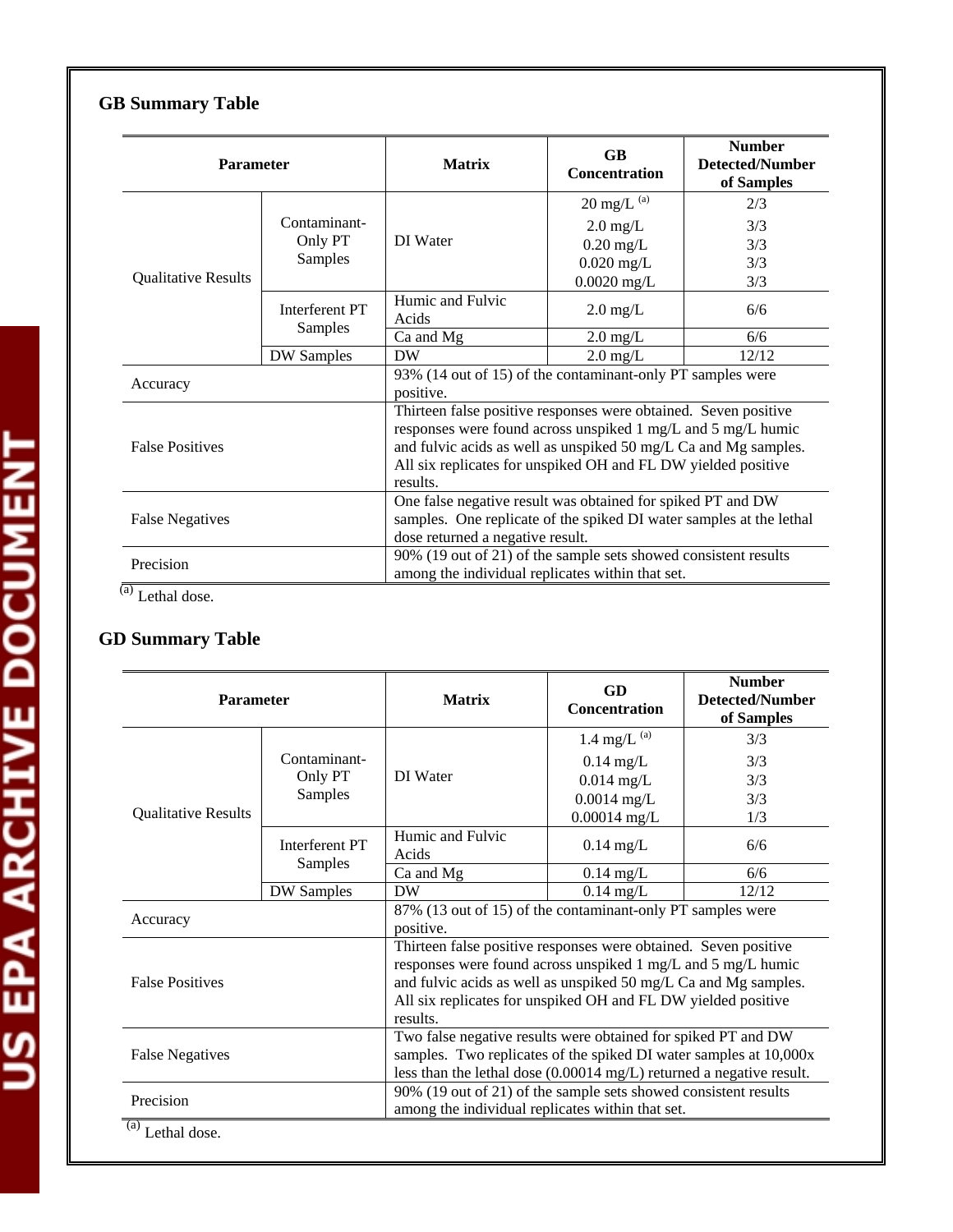## **Aldicarb Summary Table**

| <b>Parameter</b>       |                           | <b>Matrix</b>                                                                                                                                                                                                                                     | <b>Aldicarb</b><br>Concentration | <b>Number</b><br><b>Detected/Number</b><br>of Samples |
|------------------------|---------------------------|---------------------------------------------------------------------------------------------------------------------------------------------------------------------------------------------------------------------------------------------------|----------------------------------|-------------------------------------------------------|
|                        |                           | DI Water                                                                                                                                                                                                                                          | $260$ mg/L $^{(a)}$              | 3/3                                                   |
|                        | Contaminant-              |                                                                                                                                                                                                                                                   | $26 \text{ mg/L}$                | 3/3                                                   |
|                        | Only PT                   |                                                                                                                                                                                                                                                   | $2.6 \text{ mg/L}$               | 3/3                                                   |
|                        | Samples                   |                                                                                                                                                                                                                                                   | $0.26$ mg/L                      | 0/3                                                   |
| Qualitative Results    |                           |                                                                                                                                                                                                                                                   | $0.026$ mg/L                     | 1/3                                                   |
|                        | Interferent PT<br>Samples | Humic and Fulvic<br>Acids                                                                                                                                                                                                                         | $26 \text{ mg/L}$                | 6/6                                                   |
|                        |                           | Ca and Mg                                                                                                                                                                                                                                         | $26 \text{ mg/L}$                | 3/6                                                   |
|                        | DW Samples                | <b>DW</b>                                                                                                                                                                                                                                         | $26 \text{ mg/L}$                | 12/12                                                 |
| Accuracy               |                           | 67% (10 out of 15) of the contaminant-only PT samples were<br>positive.                                                                                                                                                                           |                                  |                                                       |
| <b>False Positives</b> |                           | Three false positive responses were obtained. Positive responses<br>were found for all replicates of the unspiked 5 mg/L humic and<br>fulvic acids samples.                                                                                       |                                  |                                                       |
| <b>False Negatives</b> |                           | Eight false negative results were obtained for spiked PT and DW<br>samples. Five samples of the spiked DI water samples returned a<br>negative result. All three replicates of the spiked 250 mg/L Ca and<br>Mg samples yielded negative results. |                                  |                                                       |
| Precision              |                           | 95% (20 out of 21) of the sample sets showed consistent results<br>among the individual replicates within that set.                                                                                                                               |                                  |                                                       |

(a) Lethal dose.

## **Dicrotophos Summary Table**

| <b>Parameter</b>       |                           | <b>Matrix</b>                                                                                                                      | <b>Dicrotophos</b><br><b>Concentration</b> | <b>Number</b><br><b>Detected/Number of</b><br><b>Samples</b> |  |
|------------------------|---------------------------|------------------------------------------------------------------------------------------------------------------------------------|--------------------------------------------|--------------------------------------------------------------|--|
|                        | Contaminant-              | DI Water                                                                                                                           | 1400 mg/L $^{(a)}$                         | 3/3                                                          |  |
|                        |                           |                                                                                                                                    | $140$ mg/L                                 | 0/3                                                          |  |
|                        | Only PT                   |                                                                                                                                    | $14 \text{ mg/L}$                          | 1/3                                                          |  |
| Qualitative            | Samples                   |                                                                                                                                    | $1.4 \text{ mg/L}$                         | $0/3$ <sup>(b)</sup>                                         |  |
| <b>Results</b>         |                           |                                                                                                                                    | $0.14$ mg/L                                | $0/3$ <sup>(b)</sup>                                         |  |
|                        | Interferent PT<br>Samples | Humic and Fulvic<br>Acids                                                                                                          | $140 \text{ mg/L}$                         | 4/6                                                          |  |
|                        |                           | Ca and Mg                                                                                                                          | $140 \text{ mg/L}$                         | 6/6                                                          |  |
|                        | DW Samples                | <b>DW</b>                                                                                                                          | $140$ mg/L                                 | 12/12                                                        |  |
| Accuracy               |                           | 44% (4 out of 9) of the contaminant-only PT samples above the level<br>of consistent negative responses were positive.             |                                            |                                                              |  |
|                        |                           |                                                                                                                                    |                                            |                                                              |  |
| <b>False Positives</b> |                           | Three false positive responses were obtained. Positive responses<br>were found for all replicates of the unspiked 5 mg/L humic and |                                            |                                                              |  |
|                        |                           | fulvic acids samples.                                                                                                              |                                            |                                                              |  |
|                        |                           |                                                                                                                                    |                                            |                                                              |  |
| <b>False Negatives</b> |                           | Seven false negative results were obtained for spiked PT and DW<br>samples. Five samples of the spiked DI water samples returned a |                                            |                                                              |  |
|                        |                           | negative result. Two replicates of the spiked 1 mg/L fulvic and                                                                    |                                            |                                                              |  |
|                        |                           | humic acid samples yielded negative results.                                                                                       |                                            |                                                              |  |
|                        |                           | 90% (19 out of 21) of the sample sets showed consistent results                                                                    |                                            |                                                              |  |
| Precision              |                           | among the individual replicates within that set.                                                                                   |                                            |                                                              |  |

(a) Lethal dose.

(b) Not used in accuracy calculations because samples are at or below level of consistent negative response.